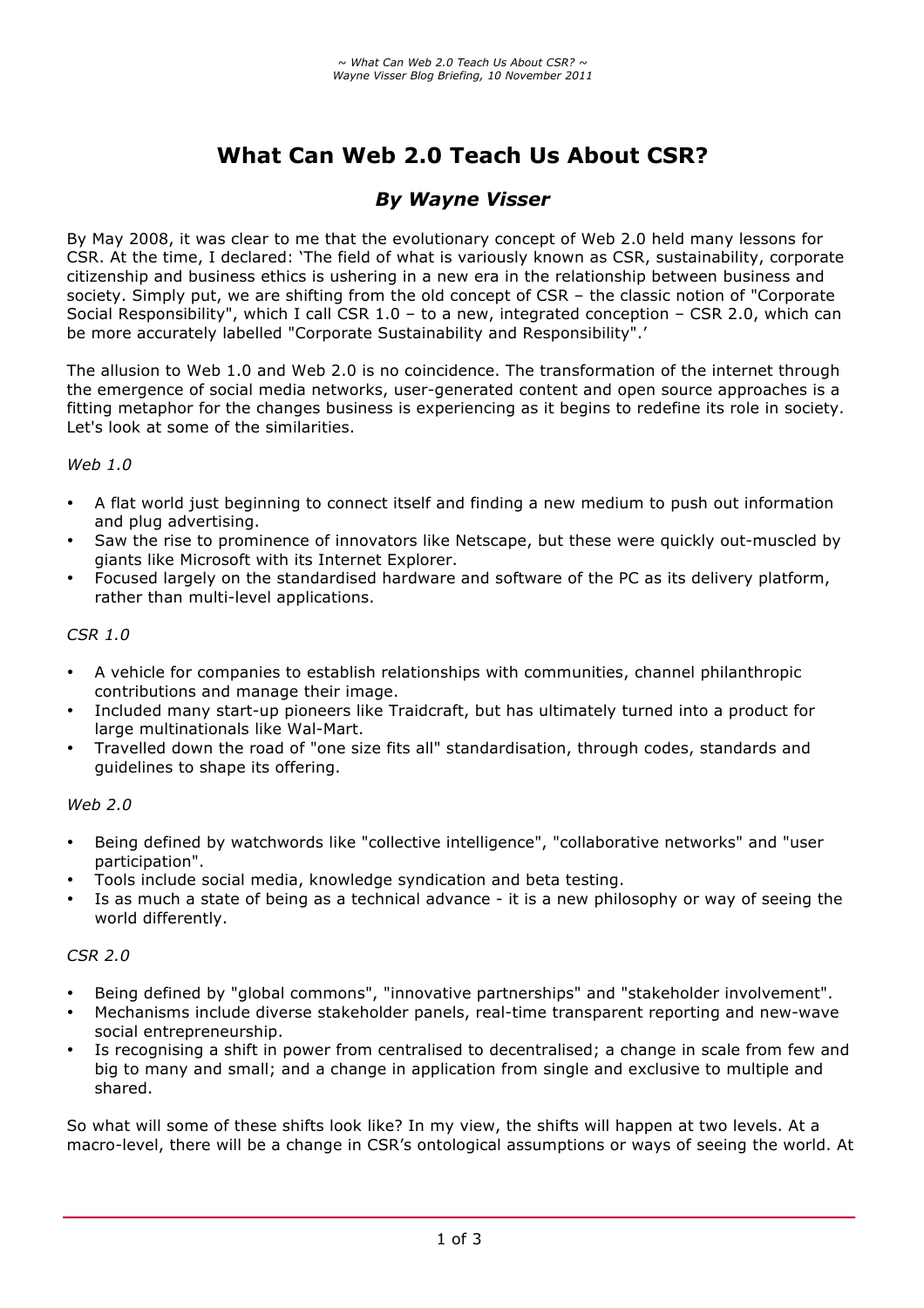a micro-level, there will be a change in CSR's methodological practices or ways of being in the world.

### *Macro Shifts*

The macro-level changes can be described as follows: Paternalistic relationships between companies and the community based on philanthropy will give way to more equal partnerships. Defensive, minimalist responses to social and environmental issues are replaced with proactive strategies and investment in growing responsibility markets, such as clean technology. Reputation-conscious public-relations approaches to CSR are no longer credible and so companies are judged on actual social, environmental and ethical performance (are things getting better on the ground in absolute, cumulative terms?).

Although CSR specialists still have a role to play, each dimension of CSR 2.0 performance is embedded and integrated into the core operations of companies. Standardised approaches remain useful as guides to consensus, but CSR finds diversified expression and implementation at very local levels. CSR solutions, including responsible products and services, go from niche 'nice-to-haves' to mass-market 'must-haves'. And the whole concept of CSR loses its Western conceptual and operational dominance, giving way to a more culturally diverse and internationally applied concept.

#### *Micro Shifts*

How might these shifting principles manifest as CSR practices? Supporting these meta-level changes, the anticipated micro-level changes can be described as follows: CSR will no longer manifest as luxury products and services (as with current green and fairtrade options), but as affordable solutions for those who most need quality of life improvements. Investment in selfsustaining social enterprises will be favoured over cheque-book charity. CSR indexes, which rank the same large companies over and over (often revealing contradictions between indexes) will make way for CSR rating systems, which turn social, environmental, ethical and economic performance into corporate scores (A+, B-, etc., not dissimilar to credit ratings), which analysts and others can usefully employ to compare and integrate into their decision making.

Reliance on CSR departments will disappear or disperse, as performance across responsibility and sustainability dimensions are increasingly built into corporate performance appraisal and market incentive systems. Self-selecting ethical consumers will become irrelevant, as CSR 2.0 companies begin to choice-edit, i.e. cease offering implicitly 'less ethical' product ranges, thus allowing guiltfree shopping. Post-use liability for products will become obsolete, as the service-lease and takeback economy goes mainstream. Annual CSR reporting will be replaced by online, real-time CSR performance data flows. Feeding into these live communications will be Web 2.0 connected social networks, instead of periodic meetings of rather cumbersome stakeholder panels. And typical CSR 1.0 management systems standards like ISO 14001 will be less credible than new performance standards, such as those emerging in climate change that set absolute limits and thresholds.

As our world becomes more connected and global challenges like climate change and poverty loom ever larger, businesses that still practice CSR 1.0 will (like their Web 1.0 counterparts) be rapidly left behind. Highly conscientised and networked stakeholders will expose them and gradually withdraw their social licence to operate. By contrast, companies that embrace the CSR 2.0 era will be those that collaboratively find innovative ways tackle our global challenges and be rewarded in the marketplace as a result.

*Part 6 of 13 in Wayne Visser's Quest for CSR 2.0 Series for CSRwire*